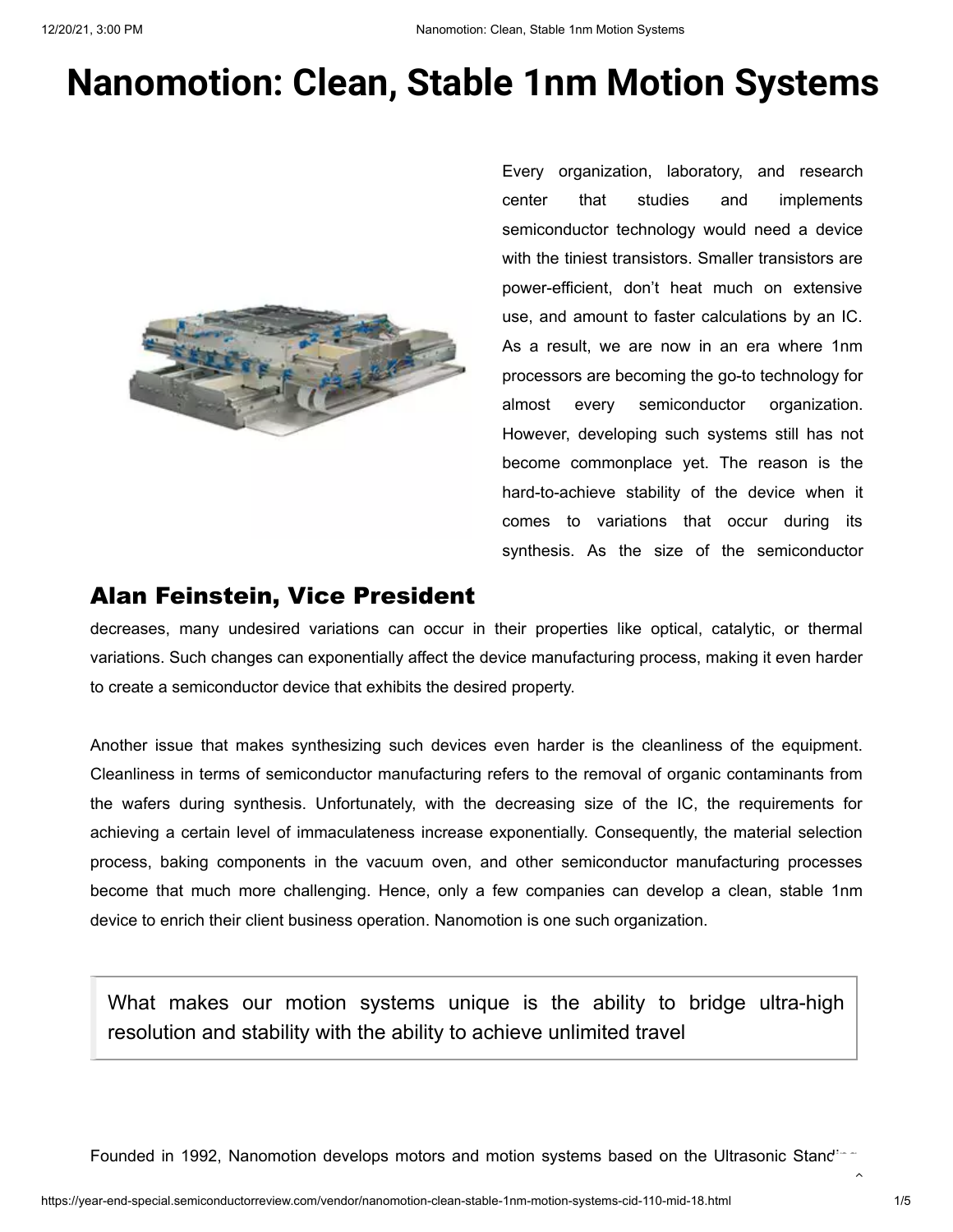#### 12/20/21, 3:00 PM Nanomotion: Clean, Stable 1nm Motion Systems

Wave principle of Piezoelectric materials. Johnson Electric, one of the world's largest providers of motion products, acquired the company in 2005. Nanomotion's focus is on designing and manufacturing OEM stage solutions for major tool builders like Applied Materials, KLA, Lam Research, ASML, etc.

<span id="page-1-0"></span>The company's motors can drive systems up to 500 millimeters per second for near unlimited travel. What makes its motion systems so unique is that the motor can work as a high resolution piezo actuator in addition to having unlimited travel. This means they can move at high speeds and drive the primary device at higher system performance modes without adding extra brakes or other components.

Nanomotion's motion devices work in both AC mode which generates standing waves for high speed operation and in DC mode, where it can work as a piezo actuator, positioning in the sub-nanometer level. Along with the two modes, a motion axis can also have an additional third mode where they can counteract and stabilize the unwanted vibrations while commanding the motor. The company emphasizes developing equipment that has low friction, high stiffness, and is very stable. To create them, it can sometimes use exotic materials to eliminate thermal drift in case of overexertion or use more traditional materials to improve their stability in a short amount of time.

The first 1nm system that Nanomotion built, in 2014, involved replacing a motion system in an older tool. It replaced the older (100nm resolution) motion system with a stage operating at 0.1nm resolution and providing 1nm position stability.. The client was working with a motor of 100nm level. Nanomotion's team designed two multi-axis systems to fit and function in the same space but work at a much higher level.

Today, along with developing 1nm motion systems, the organization also has success in the scanning electron microscope field, where it is building systems that can eliminate the need for a separate mechanism to bend the electron beam, thereby improving the observation accuracy of the user. Furthermore, Nanomotion continues to invest and develop infrastructures that can aid in creating some of the cleanest, most efficient motion systems in the world. Hence, shortly, the company can very well be responsible for ushering in a new age of concise, powerful, and clean next-generation semiconductor devices.

Share this Article: [Tweet \(https://twitter.com/share?text=Nanomotion: Clean,](https://twitter.com/share?text=Nanomotion:%20Clean,%20Stable%201nm%20Motion%20Systems#semiconductorreview%20via%20@semiconductorreview&url=) Stable 1nm Motion Systems#semiconductorreview via @semiconductorreview&url=) **Share** 

https://year-end-special.semiconductorreview.com/vendor/nanomotion-clean-stable-1nm-motion-systems-cid-110-mid-18.html 2/5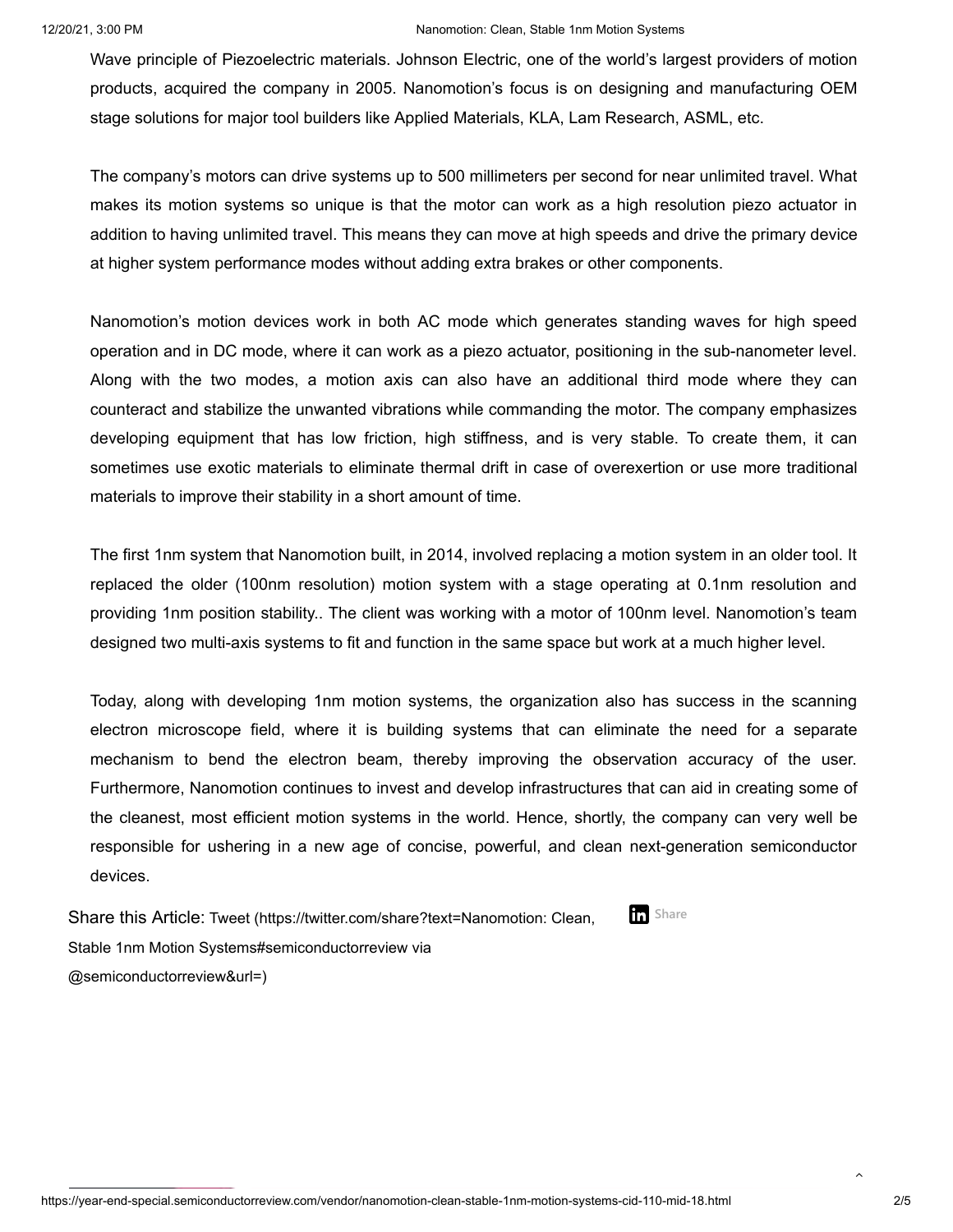

#### **Company**

[Nanomotion Ltd \(https://www.nanomotion.com/\)](https://www.nanomotion.com/)

#### **Headquarters**

Yoqneam, Israel

**Management**  Alan Feinstein, Vice President

#### **Description**

Nanomotion primarily develops motors and motion systems based on the Ultrasonic Standing Wave principle of Piezoelectric materials for companies like Applied Materials, KLA, Lam Research, ASML, etc, etc.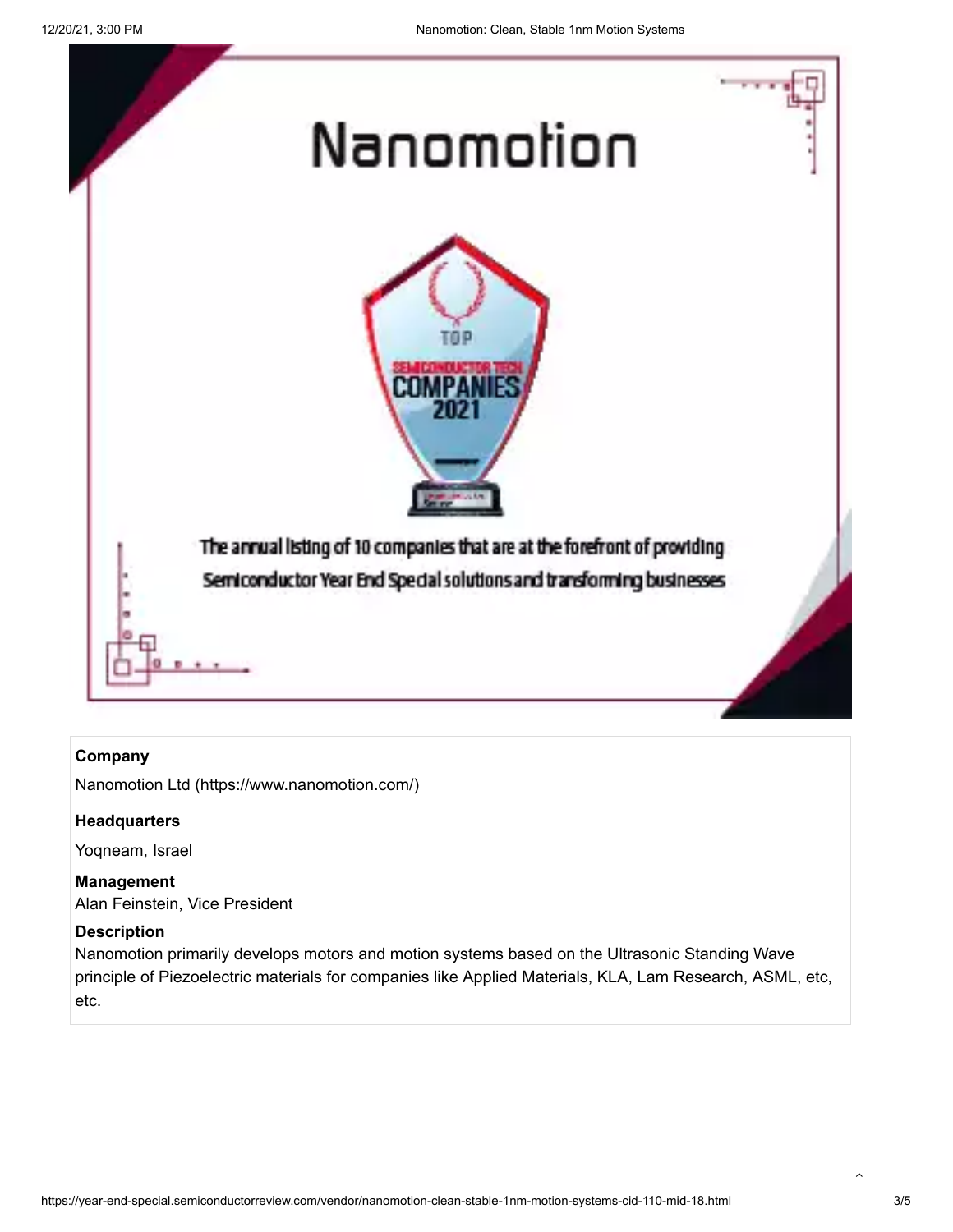# Semiconductor\_\_\_\_



# The Future of Semiconductor **Testing Technology**



[\(https://www.semiconductorreview.com/magazines/December2021/Semiconductor\\_Tech/\)](https://www.semiconductorreview.com/magazines/December2021/Semiconductor_Tech/)